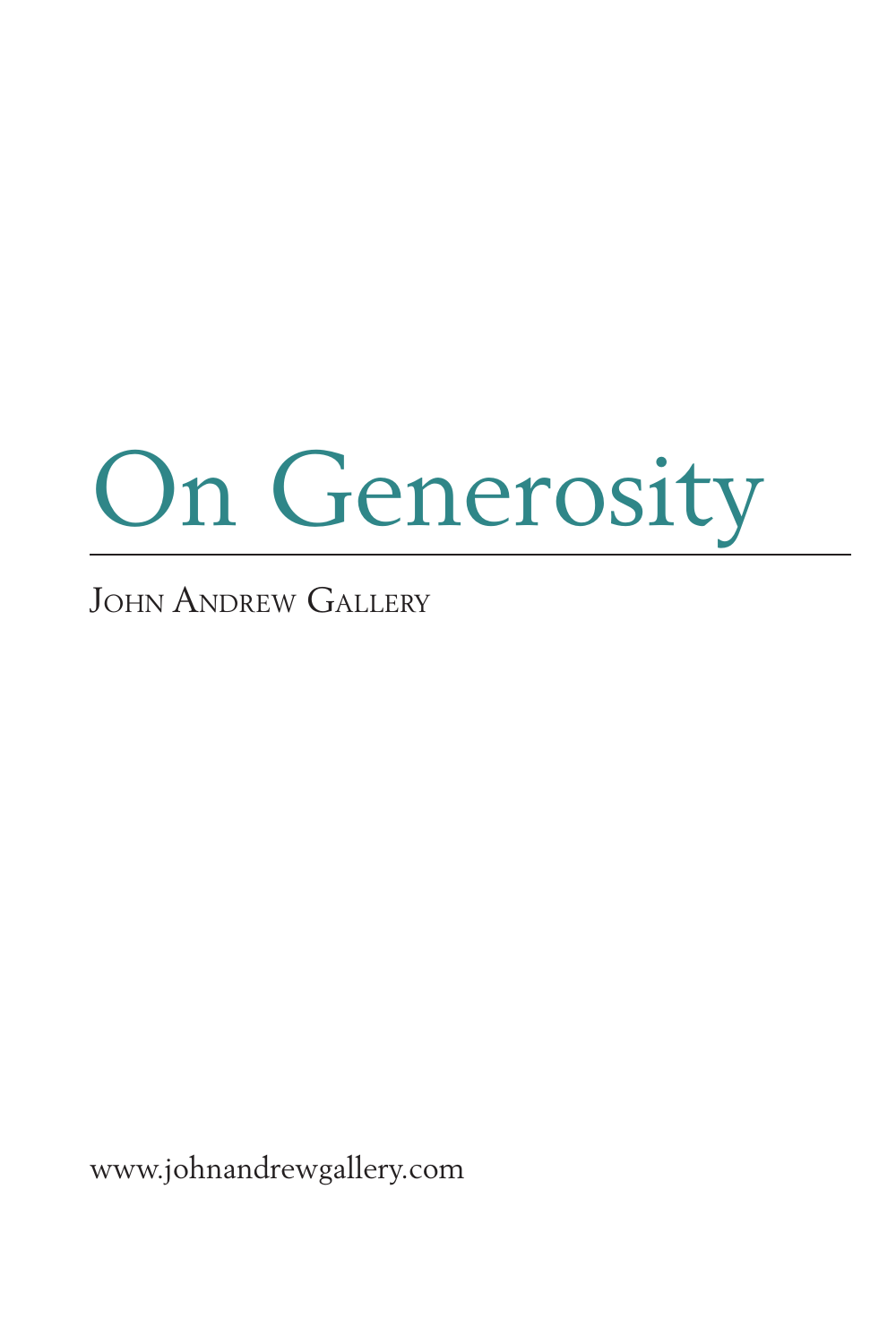*Give to him that asketh thee, and from him that would borrow of thee, turn not thou away.* — Matthew 5:42

*Give to every man that asketh of thee and of him that taketh away thy goods, ask them not again.*  — Luke 6:30

*And if you lend to them of whom you hope to receive, what thank have ye? for sinners also lend to sinners to receive as much again. But love ye your enemies, and do good, and lend hoping for nothing again.* — Luke 6:34-35

*And him that taketh away thy cloak, forbid not to take thy coat also.* — Luke 6:29

*And whoever shall compel thee to go a mile, go with him twain* — Matthew 5:41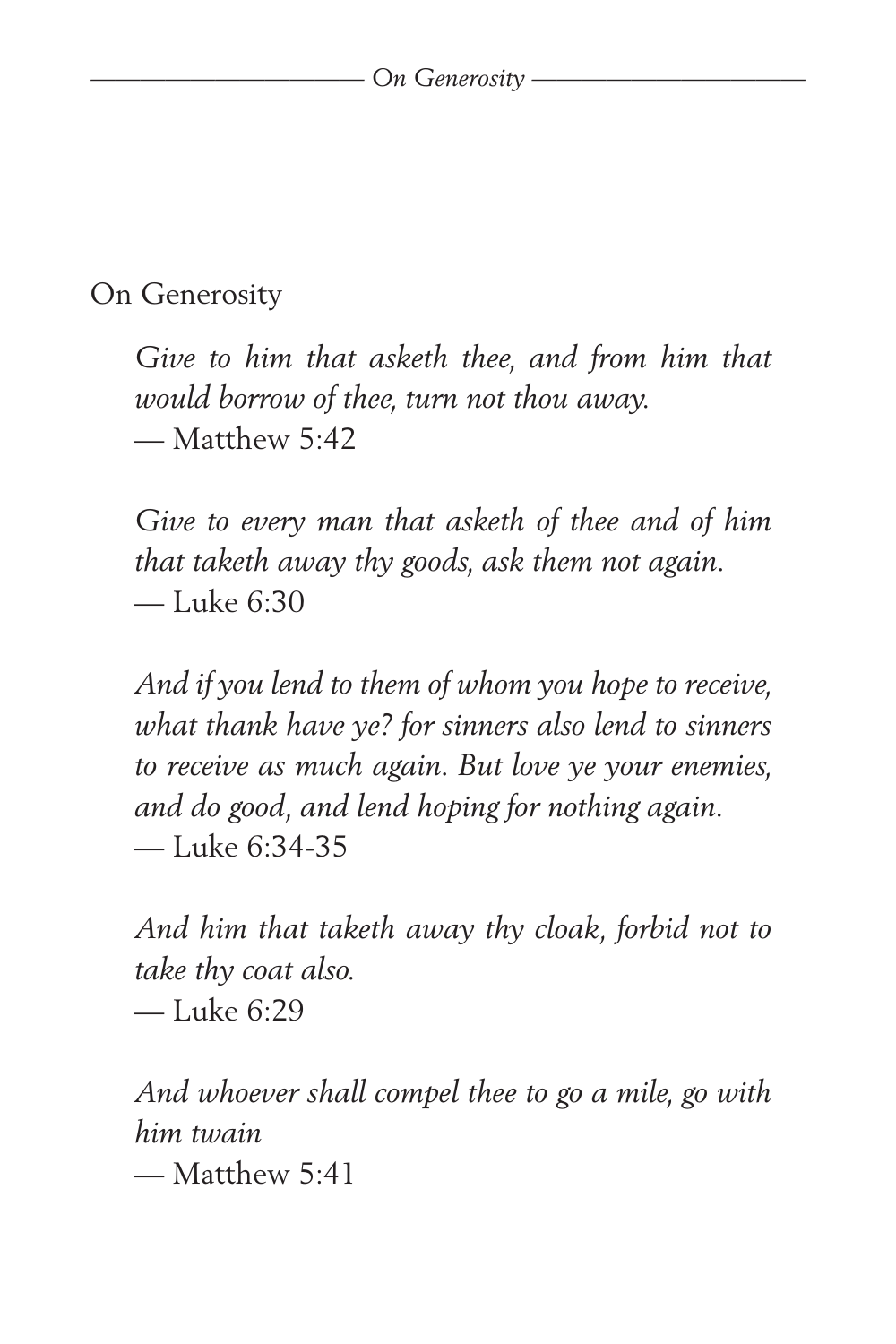*But when thou doest alms, let not thy left hand know what thy right hand doeth, that thine alms may be in secret.* — Matthew 6:3-4

*And he looked up and saw the rich men casting their gifts into the treasury. And he saw also a certain poor widow casting in thither two mites. And he said: Of a truth I say unto you, that this poor widow hath cast in more than they all; for all these have of their abundance cast in unto the offerings of God: but she of her penury hath cast in all the living that she had.* — Luke 21:1-4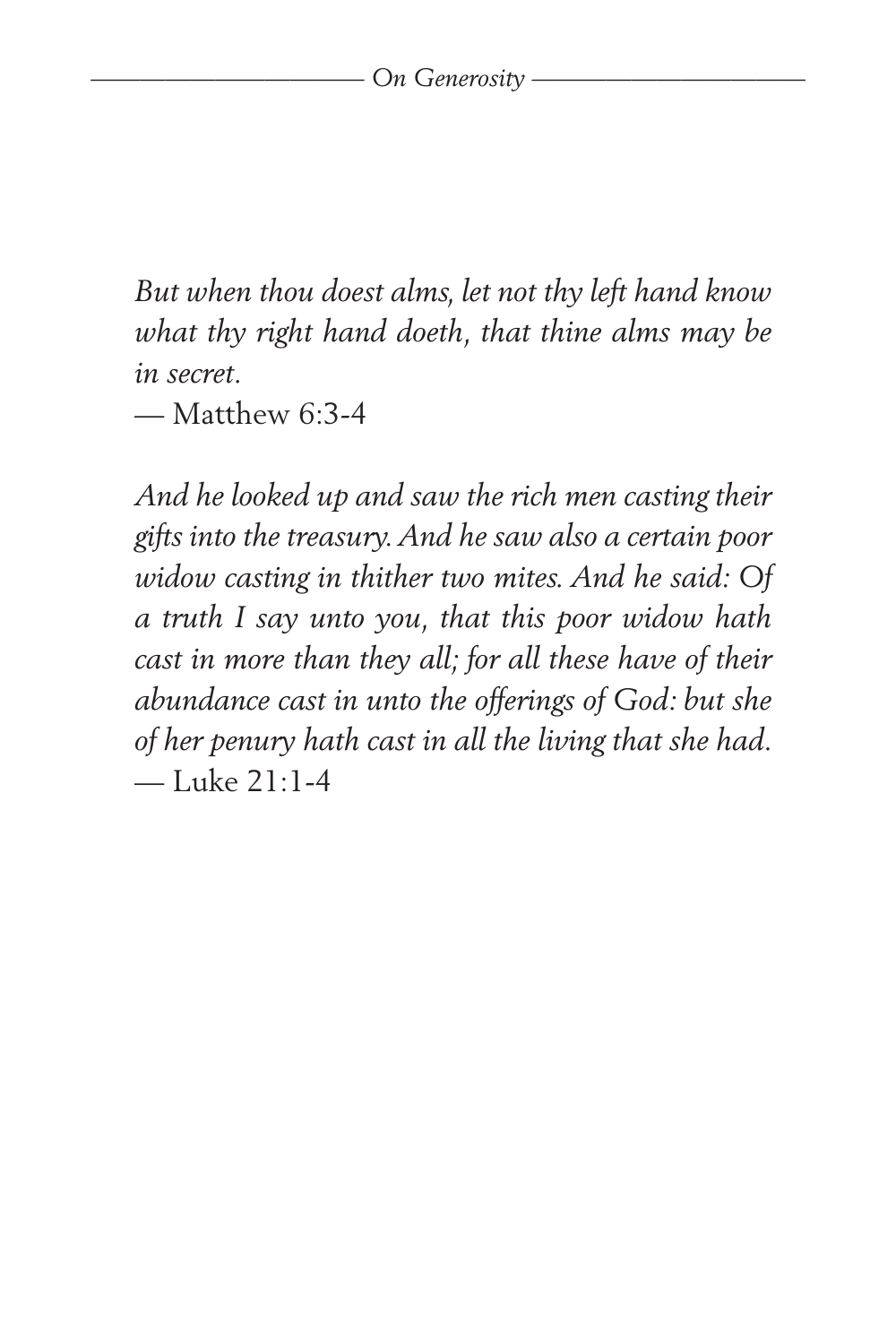**A** *T* hatever your religious orientation, or even if you have none, the sayings and stories of Jesus of Nazareth present insightful and provocative ideas about how to live and how to behave toward others. Some of his challenging teachings are about the issue of generosity and what it means to be a generous person.

Many people believe that the standard for our behavior toward others is what is called the Golden Rule do unto others as you would have them do unto you. There is no doubt that this is excellent advice and the world would be a much better place if the members of all the religions and spiritual philosophies that include that idea actually followed it. However, the statement implies what is often referred to as "reciprocal generosity"— I will treat you well if, or so that, you will do the same to me. Even though Jesus gives his version of the Golden Rule, other sayings and stories in the gospels make it clear that reciprocal generosity is not the standard of conduct he has in mind. He is asking us to do more, much more.

Generosity is usually defined as doing something to a greater degree than might normally be expected, and doing it for an altruistic reason; that is, for the benefit

 $\frac{1}{1}$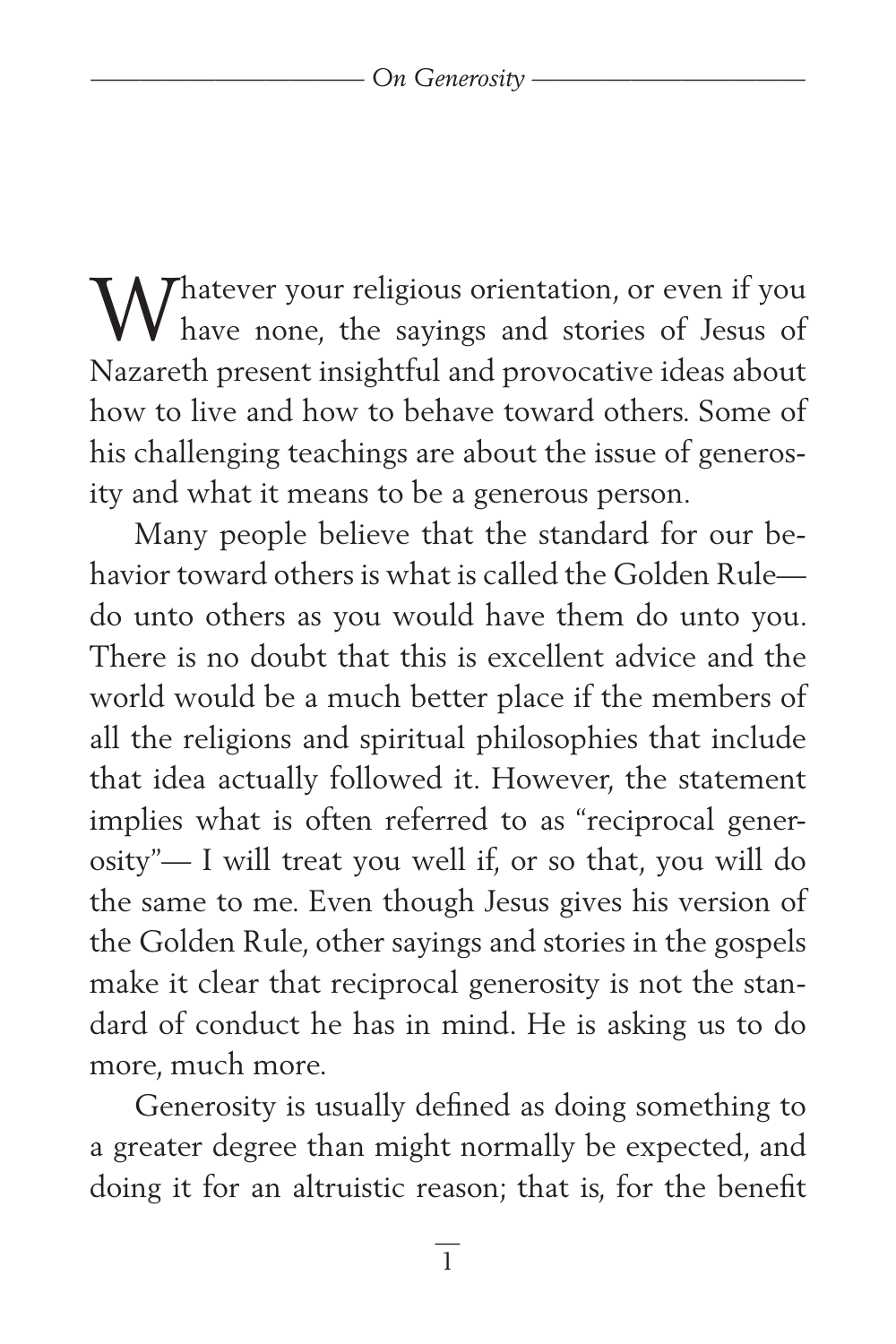of others not for the benefit of yourself. It is most often thought of in terms of money, but it is equally applicable to time and knowledge. The sayings and stories in the gospels illustrate several aspects of generosity and suggest four characteristics of a generous person.

"Give to every man that asketh of thee" is such an excessive statement it is hard to believe it is intended to be taken literally. The statement about lending urges us to lend without being concerned about whether we will be paid back, advice that probably would have been considered foolhardy by Jesus' audience and by most of us today. To him who asks for your cloak, give your coat as well (paraphrasing), and of the one who steals your goods do not ask for them back, is advice that few would consider sensible. The saying, "whoever shall compel you to go a mile, go with him two" seems mild to us, but would have had a more challenging meaning for Jesus' audience. Historians say that Roman soldiers were allowed to ask civilians to walk a mile with them and carry their equipment. Thus, to be willing to walk two miles would not only be doing more than required, but it would also be doing it for someone who if not an actual enemy was at least not friendly to the Jewish people. All of these statements make it clear that the fundamental characteristic of generosity is doing more than might normally be expected—and imply doing it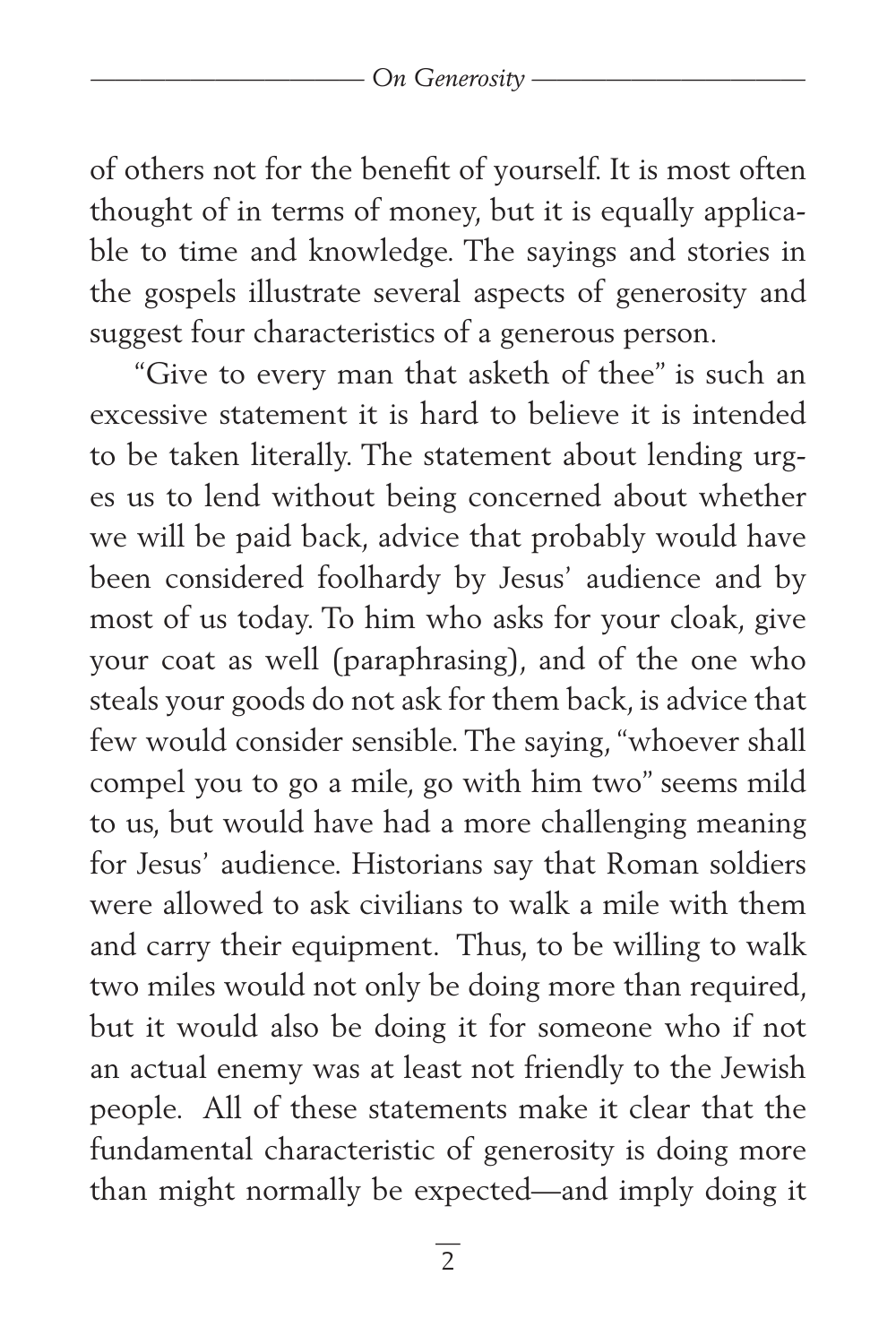willingly, without hesitation or complaint.

My favorite example of being willing to do more than expected—and of giving your coat and cloak as well comes from the film, *Peaceful Warrior*. Dan, a college student, meets a mysterious man whom he calls Socrates who becomes his spiritual teacher. At one point Dan and Socrates are held up at gunpoint in an alley by men who ask for their wallets. Dan chides Socrates, who has demonstrate unusual skill in martial arts, to take care of these guys, but instead Socrates hands over his wallet and tells Dan to do the same. As the robbers are about to leave, he asks "What about our watches, don't you want them, too?" Of course the robbers say yes. "What about our coats?" he asks. And so it goes on. Dan is irate and the robbers are perplexed. The final scene shows Dan and Socrates walking home barefoot in their underwear having given away not only their wallets, but their watches, coats, shoes and socks, pants, and shirts as well.

The second characteristic of generosity is illustrated most clearly by the statement about lending, but is implied by the other statements as well. Each suggests that you should not expect anything in return for your generosity. If you give to whoever asks, you will undoubtedly be giving to strangers, people you may never see again and from whom you cannot expect anything in return. The Roman soldier for whom you walk an extra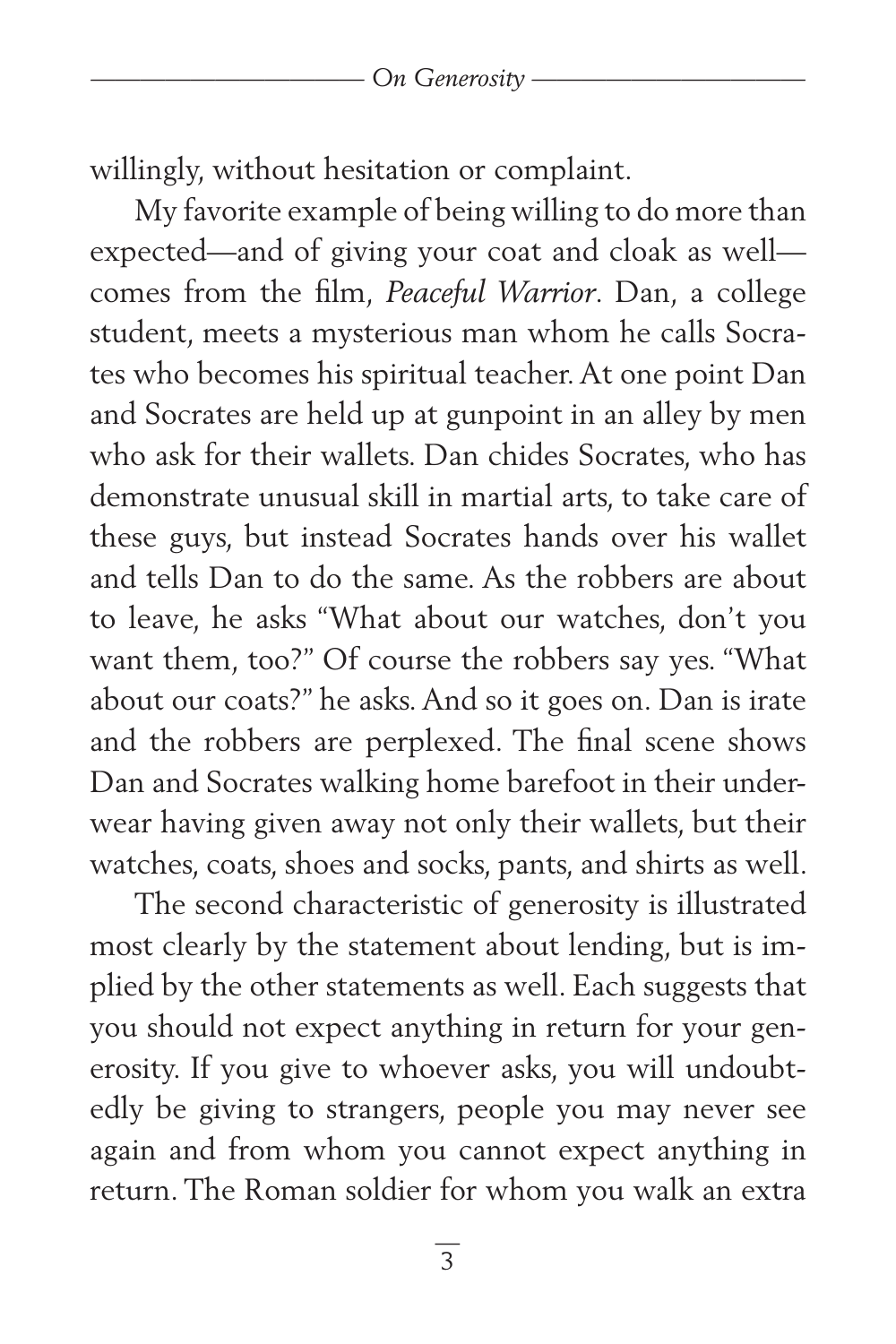mile is not likely to turn around and offer to do you a favor. Giving without expecting anything in return is an essential aspect of generosity and central to its altruistic nature. In my essay *On Love*—a companion to this one—I indicated how these two characteristics of assisting others without expecting anything in return were important aspects of Jesus' definition of love. To the extent that generosity shares these characteristics it is clear that to be generous is an act of love, an action that comes from the heart. But in his sayings about generosity Jesus' adds two characteristics that give generosity a distinctive character of its own, and may also contribute to expanding the definition of love

When he says not to expect "anything" in return, he really means *anything*. The statement don't let your left hand know what your right hand is doing—that is, to give in secret—sets a high standard few of us observe. To give in secret means to give anonymously. That is, not to expect or seek recognition or even thanks in return for your gift of money, time or knowledge.

The other characteristic is illustrated by the story of the wealthy men and the poor widow making donations in the Temple. The story says that the woman's gift was greater than the men's because she gave from "all the living she had" whereas the wealthy men gave out of their surplus—the implication being that even the little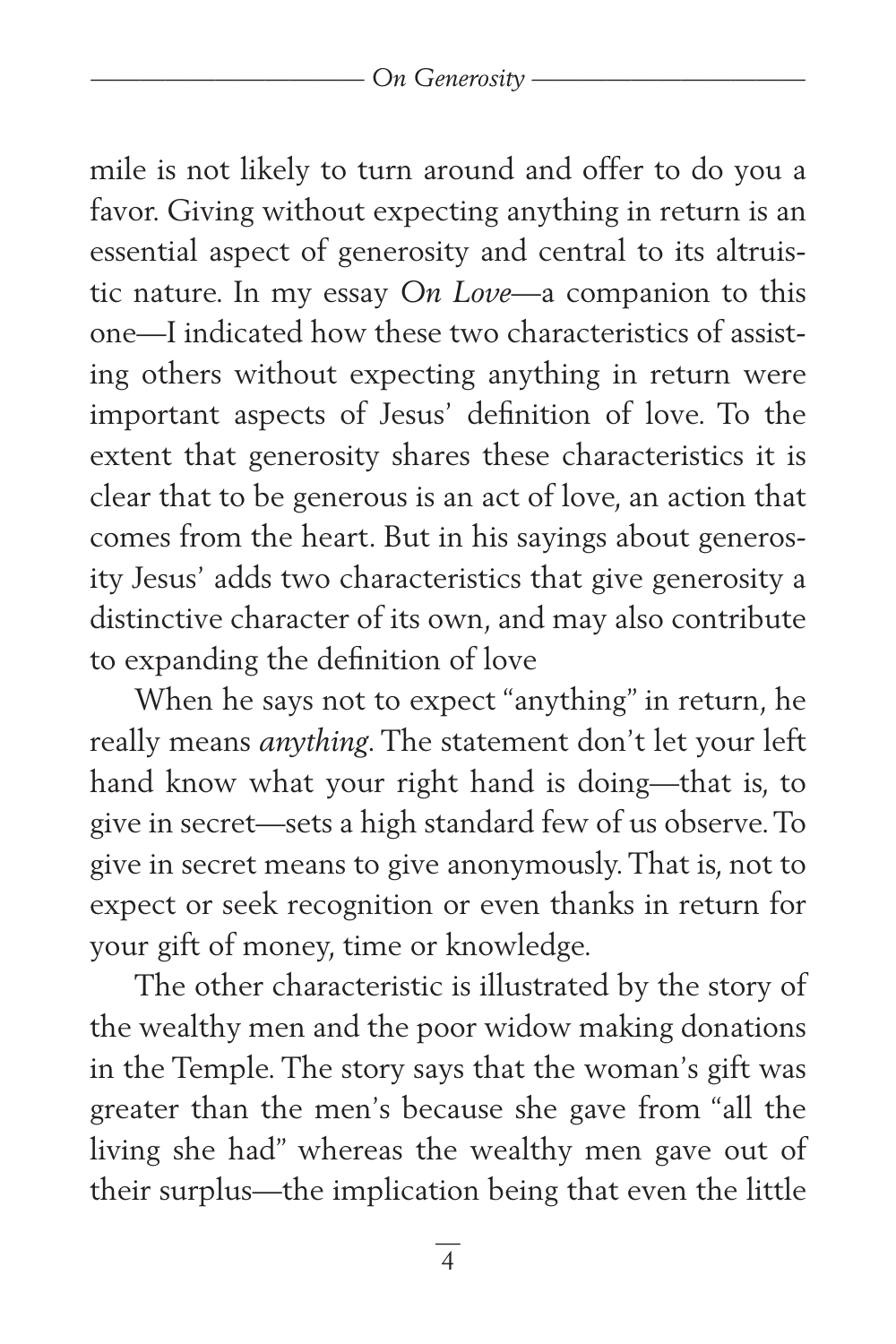the woman gave required a considerable sacrifice on her part or on the part of her family. For the wealthy men, even a large gift would have had little impact on their daily lives. While we often think that generosity is measured by the magnitude of the gift, Jesus makes it clear that the true measure of generosity is the magnitude of the sacrifice.

The Muslim scholar, al-Ghazali, makes a similar point in his treatise *On the Duties of Brotherhood*. He uses the term "brotherhood" to mean all those united in faith, much the same as Jesus does when he says, my brothers and sisters are those who hear the word of God and follow it. In talking about the use of resources—that is, of generosity—al-Ghazali says the lowest level is to give from your surplus. He equates that with the way you would treat a servant. The highest level, for those "united in spiritual love," is to put your brother's needs ahead of your own. Clearly to give in that manner requires a willingness to accept some degree of sacrifice, hardship or inconvenience for yourself, even if only of temporary duration.

Several of al-Ghazali's other comments help clarify an aspect of what Jesus means when he says, "give to whoever asks." In al-Ghazali's words:

*"If you say to your brother, 'Come along,' and he asks where, then do not make him your fellow." And, "If*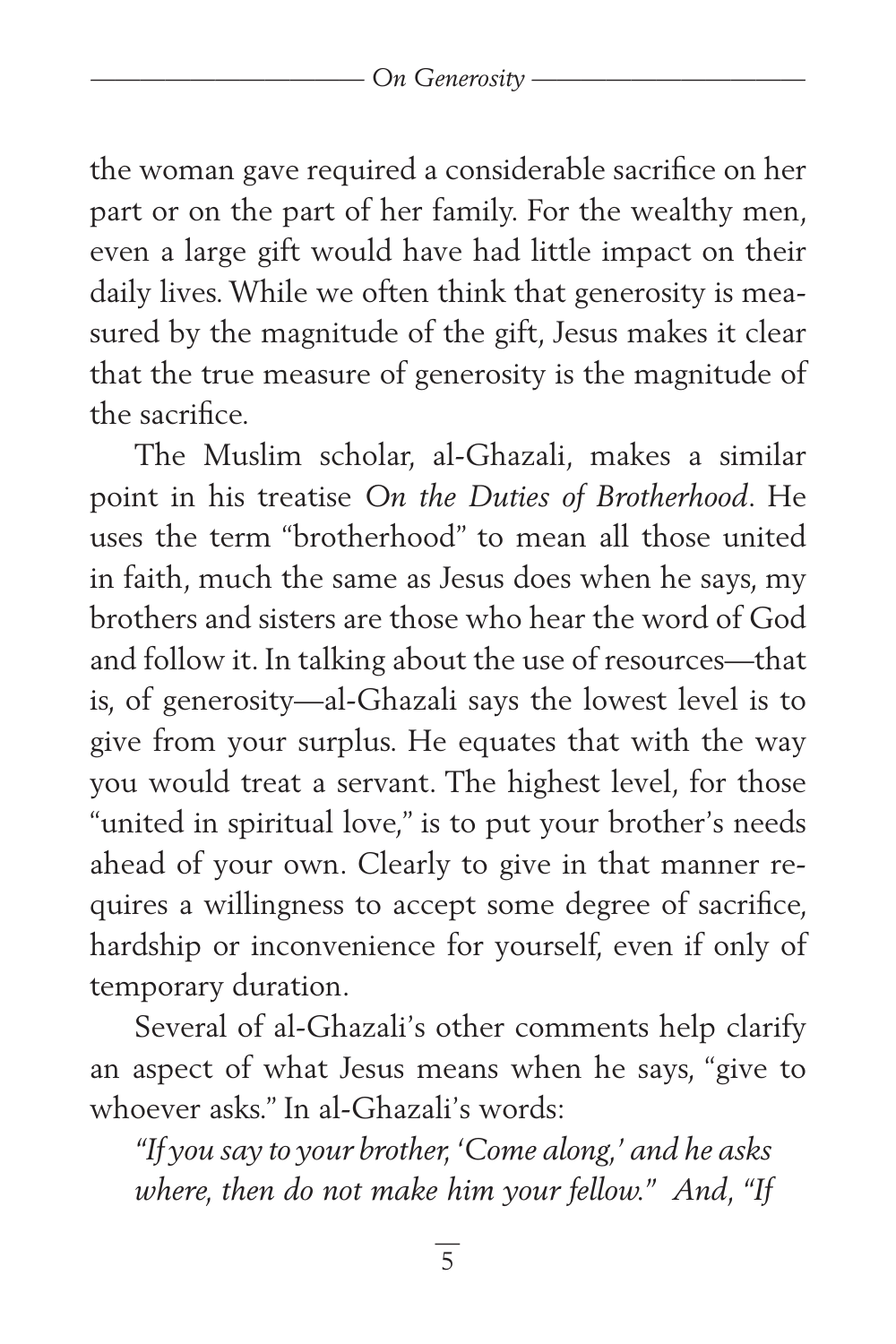*you ask your brother for money and he says, 'What are you going to do with it?' he has abandoned the duty of brotherhood."*

For both al-Ghazali and Jesus the response to the person who asks is always "yes" regardless of the nature of the request or the consequences for yourself. This does not mean that you should neglect yourself or your family; rather it means to challenge yourself to share your resources with others to the fullest extent possible.

Jesus' ideas about generosity are illustrated in a remarkable way in the story called "the Good Samaritan." For me, this is one of the most interesting parables in the gospels because it can be interpreted in several different, but seemingly equally valid ways. While it is presented as a definition of what it means to be a neighbor, in my essay *On Love* I showed how it illustrates Jesus' concept of love. Viewed as an illustration of generosity, it shows the practical application of the characteristics of a generous person in terms of both time and money.

The story is familiar enough that it doesn't need to be repeated in its entirety. With respect to being generous with your time there are many examples: The Samaritan stops to help the beaten man unlike two others who pass by. In doing so he undoubtedly delays his own journey and suffers at least some inconvenience. But he doesn't just stop to see if the man is all right; he treats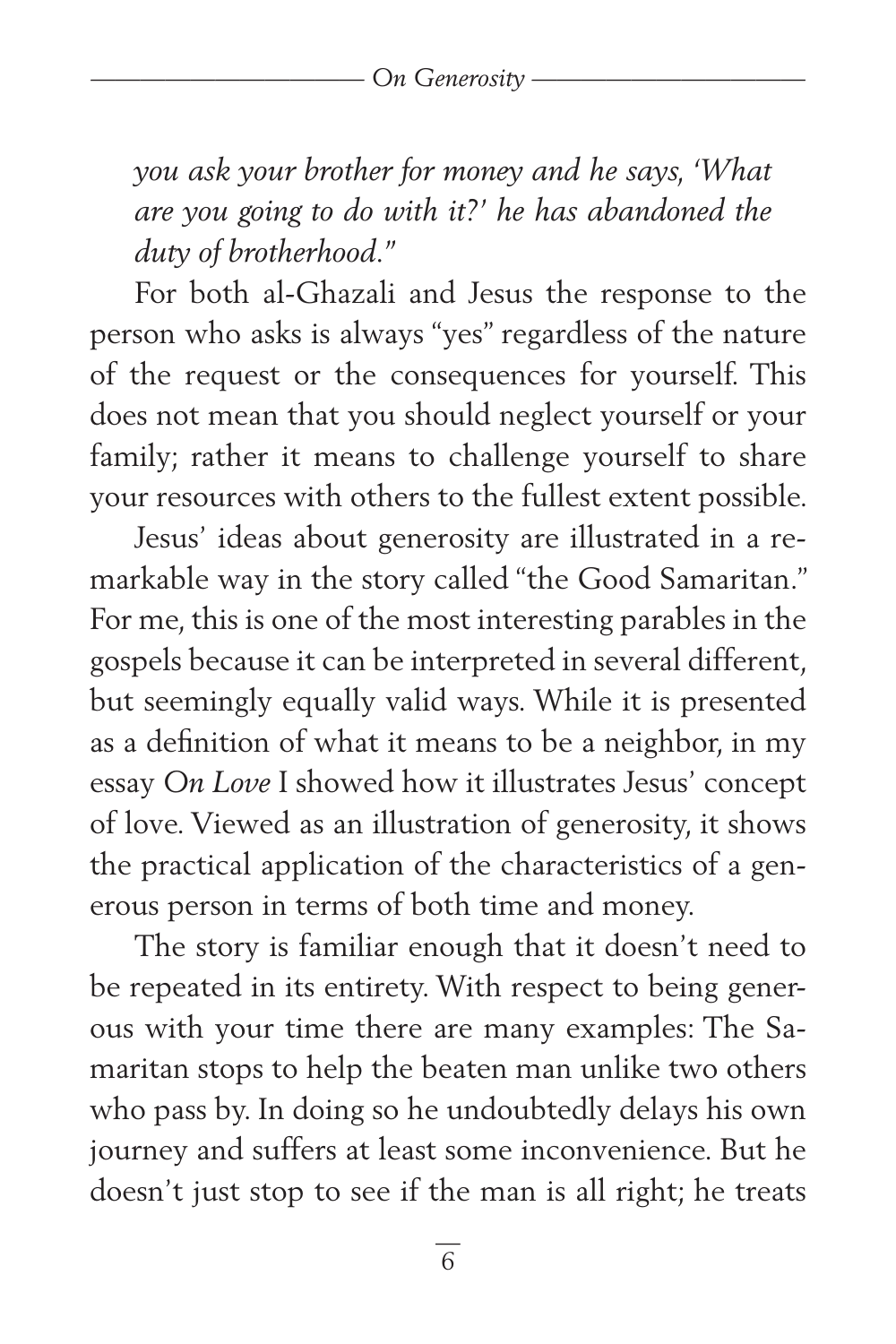## $On \ Genersity -$

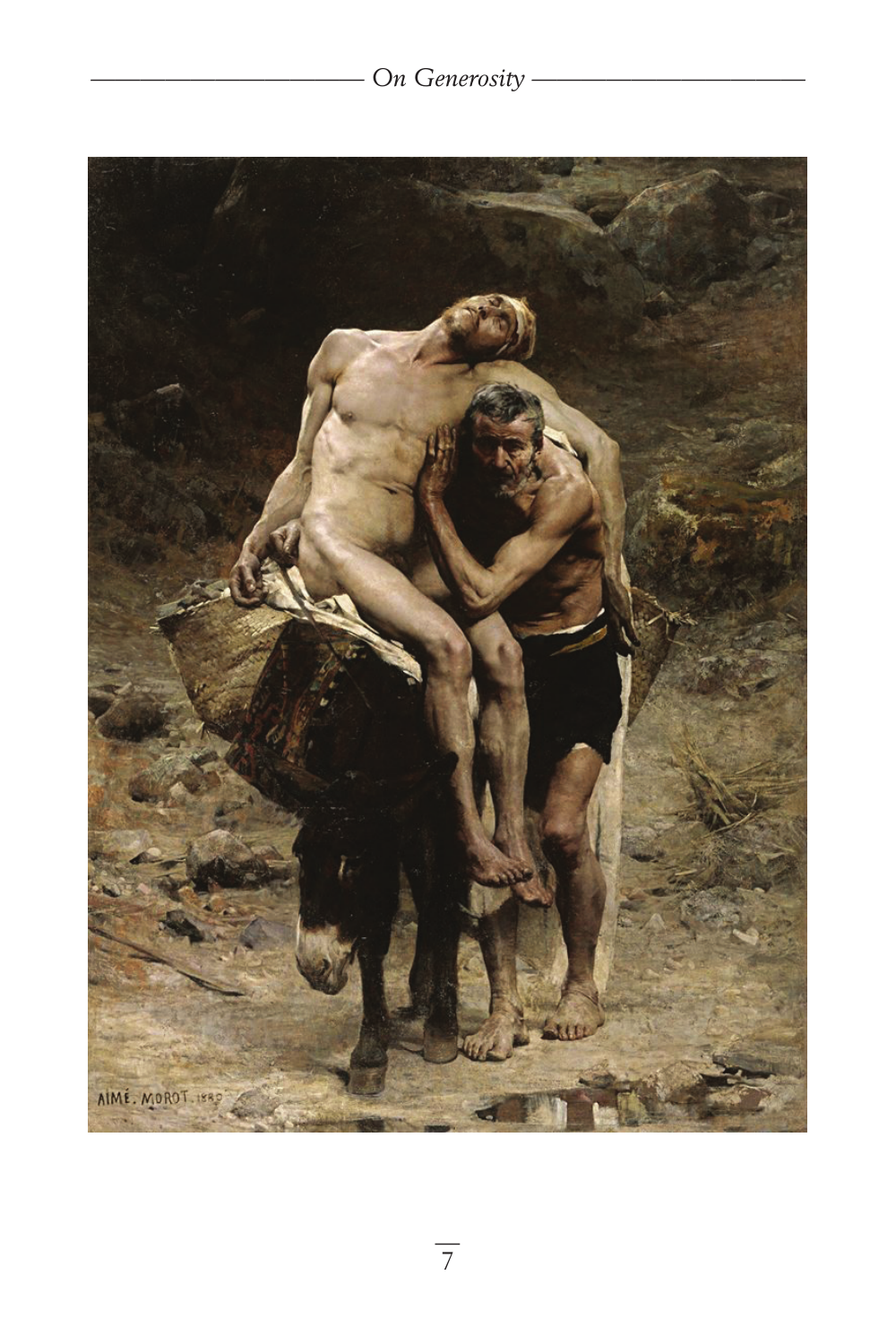his wounds, he puts him on his donkey, finds an inn to take him to and stays overnight (further delaying his journey), perhaps to make sure the beaten man—who is described as "half dead"—recovers or at least doesn't die. When he leaves in the morning he asks the innkeeper to look after him. He spends far more time and effort taking care of the man than might normally be expected.

Most paintings of this story depict the Samaritan comfortably treating the beaten man lying on the road. By choosing a different scene, Aimé-Nicholas Morot dramatically portrays how difficult it would have been to help a "half dead" naked man and move him to an inn, thereby giving a strong indication of how much hardship and inconvenience the Samaritan was willing to accept in order to help.

With respect to money—not only does he pay for the one-night stay of the man (and himself), but he gives the innkeeper an open-ended commitment to pay the rest of the man's expenses when he returns—the equivalent of my taking a man I found on the street to a hotel, giving the manager my credit card, and telling him to charge whatever is necessary. In doing this, the Samaritan demonstrates not only generous deeds, but also a generous spirit by trusting the innkeeper and the man not to run up unreasonable expenses or include fake charges. When he leaves in the morning, he doesn't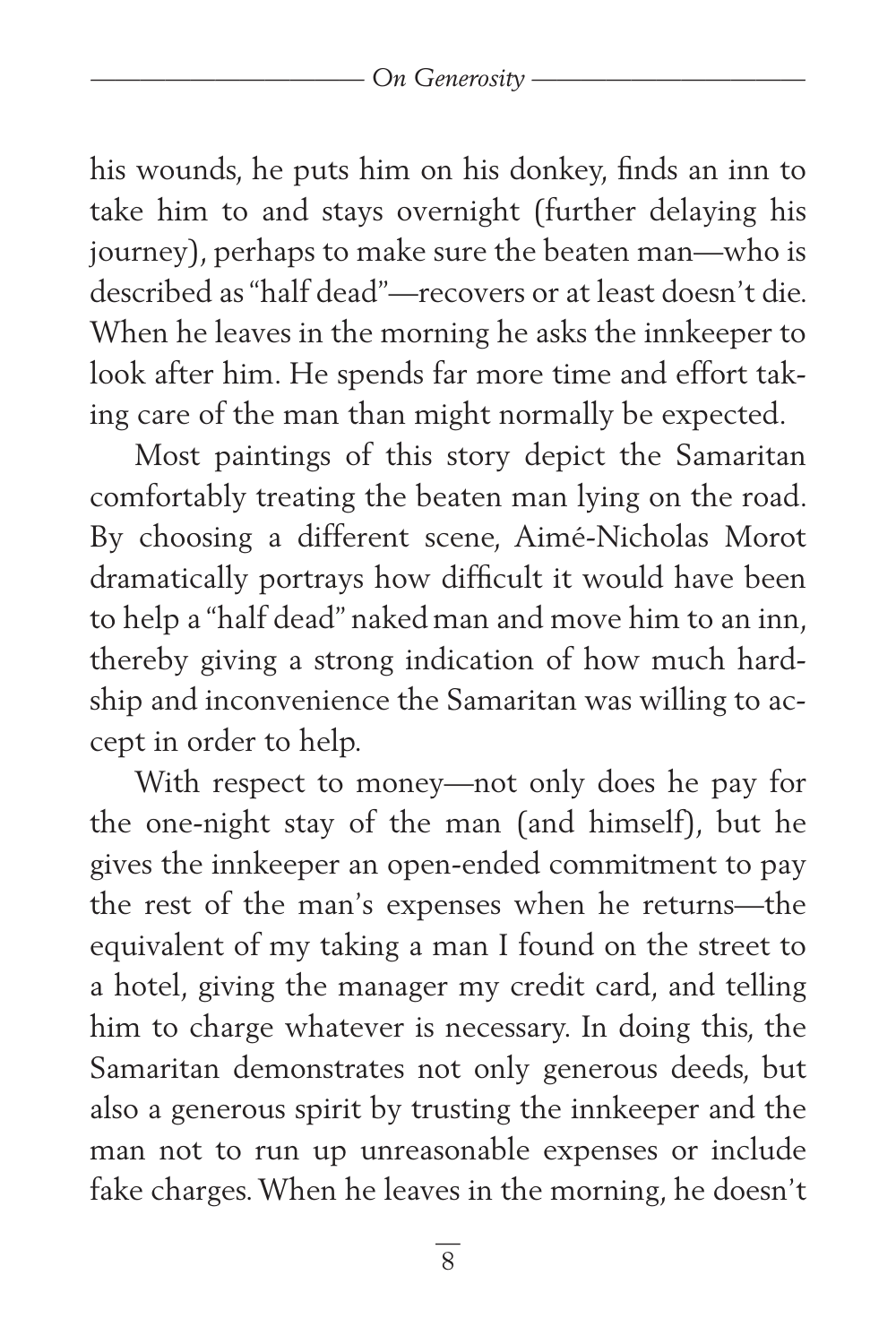even leave his name or any way for the beaten man to contact him to thank him or repay him. He expects nothing in return for his assistance, and makes his gifts of time and money anonymously.

If someone complimented the Samaritan on his good deed I believe he would find this strange. From his point of view, he did nothing out of the ordinary that is, nothing out of the ordinary for a person living in the kingdom of God, as Jesus calls living by the higher standards he espouses. For a person living by those standards, what may seem exceptional to others is normal for that person; he acts out of an inner conviction of what is right, responding to the situation he finds in a obvious and practical way. In many respects his actions fit the definition of generosity offered by the Buddhist teacher Chögyam Trungpa:

*"Generosity is a willingness to give, to open without philosophical or pious or religious motives, just doing what is required at any moment in any situation, not being afraid to receive anything."*

The fact that the story of the Good Samaritan can be interpreted both as what Jesus means by love as well as what he means by generosity reinforces the idea that generosity is an act of love and shares many of its same characteristics. It is not a one-time or occasional event, but a consistent and constant way of life, a part of the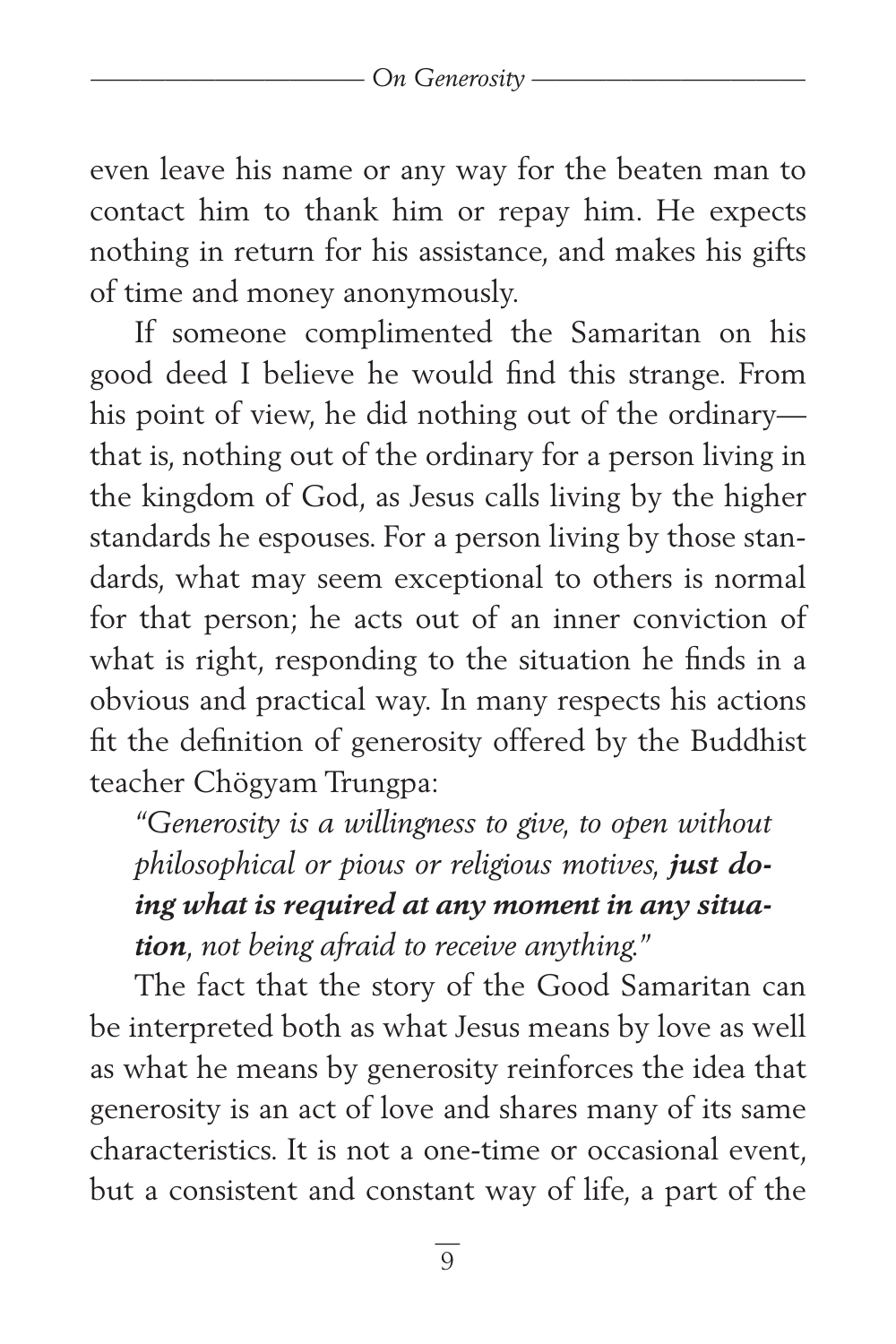nature of a person living in the kingdom of God, manifested in our behavior toward others.

The next time you think about what it means to be generous, remember what these sayings suggest about its true meaning, and how the story of the Good Samaritan demonstrates their practical application: A willingness to do more than might reasonably be expected, to assist anyone who asks (or is in need) to the fullest extent that you can—even if that requires sacrifice, hardship or inconvenience for yourself—without expecting or looking for anything in return, not even thanks or recognition.

Then try to follow the advice given to the man to whom the story of the Good Samaritan was told:

"Go thou and do likewise."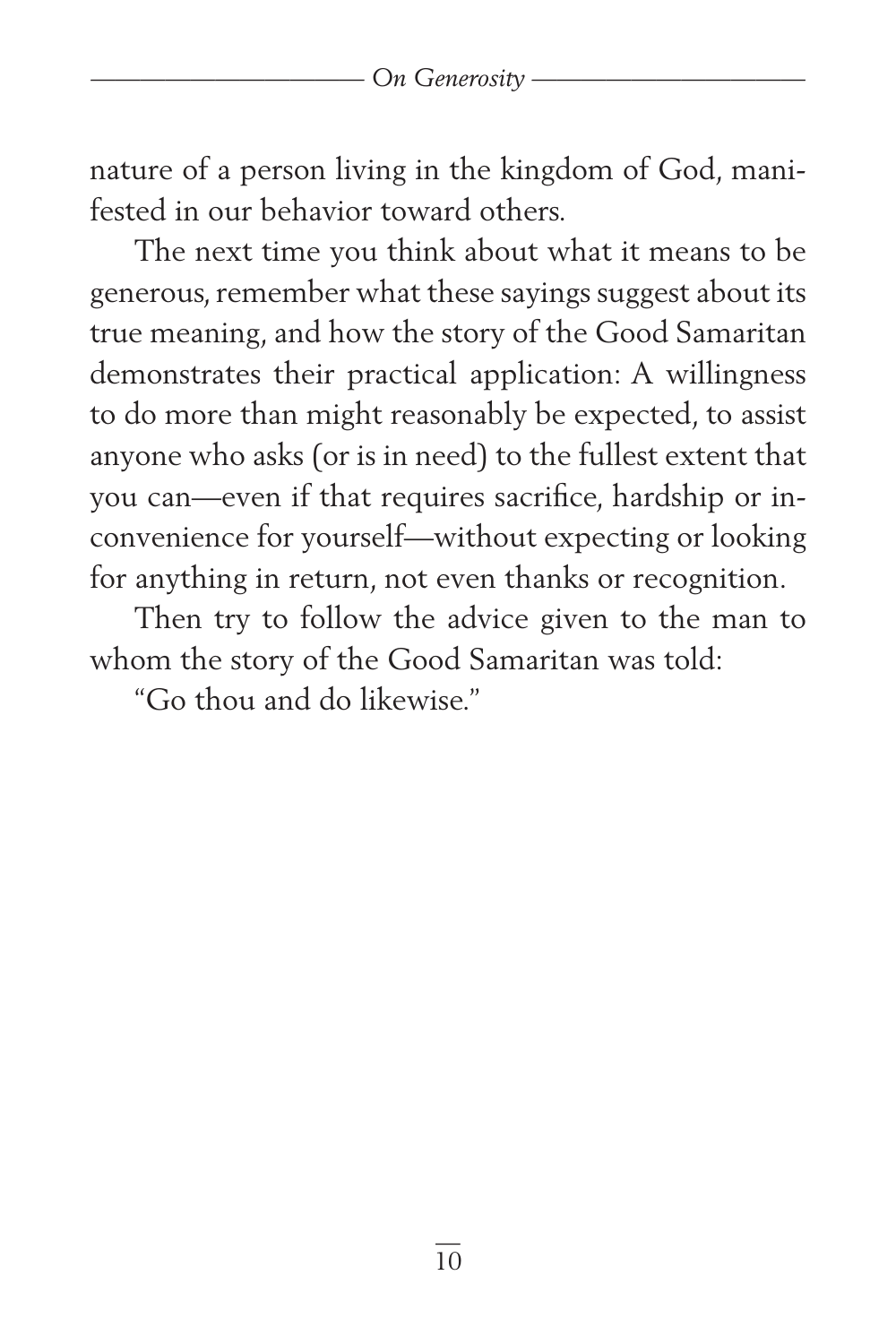ILLUSTRATION

*The Good Samaritan* Aimé-Nicholas Morot, 1880 In the collection of the Petit Palais, Paris, France; image retrieved from Wikimedia Commons.

**QUOTATIONS** 

*The King James Version of the New Testament On the Duties of Brotherhood* al-Ghazali The Overlook Press, 1976 *Cutting Through Spiritual Materialism* Chögyam Trungpa Shambhala Publications, 1973